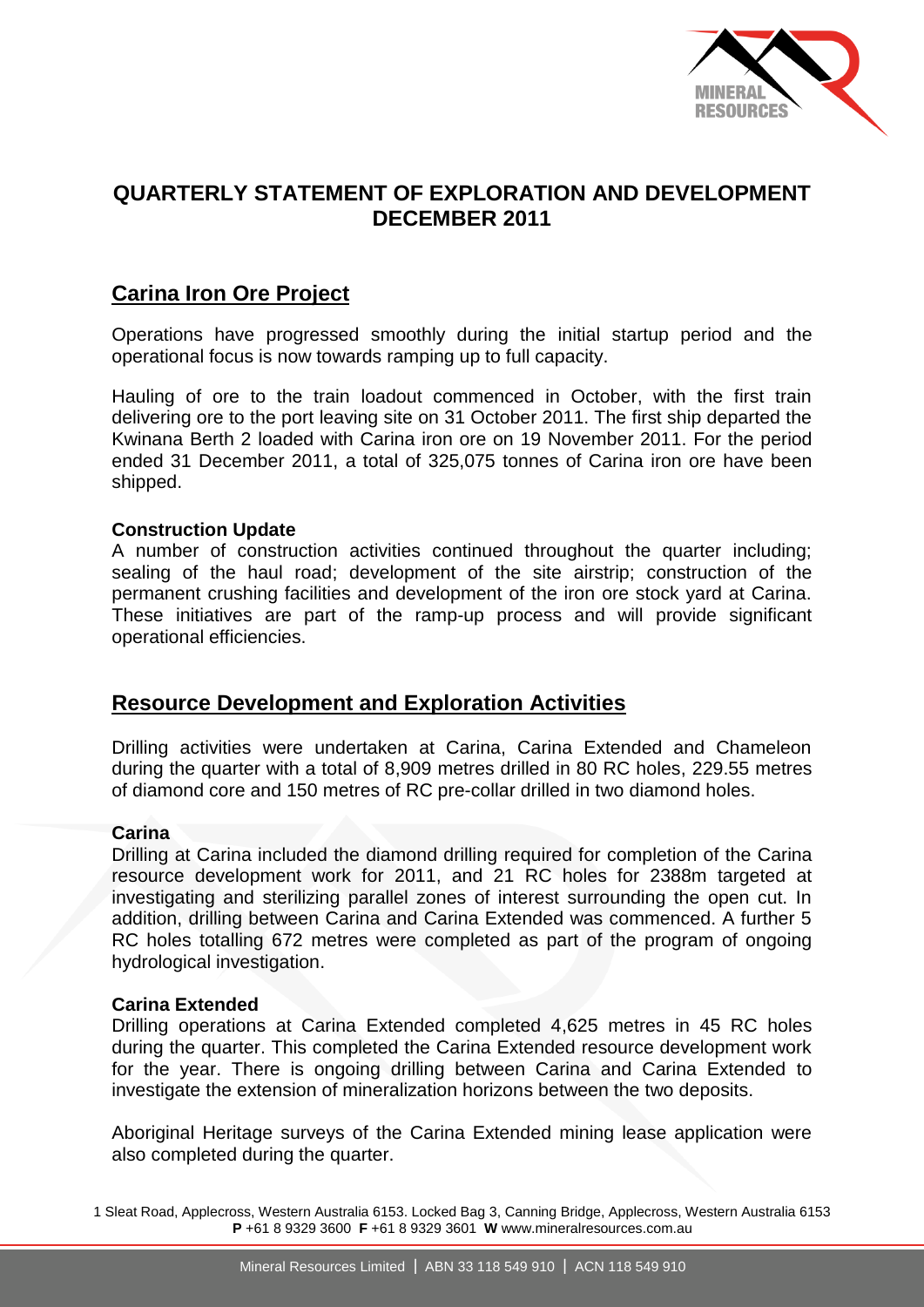



Figure 1: Carina and Carina Extended Drilling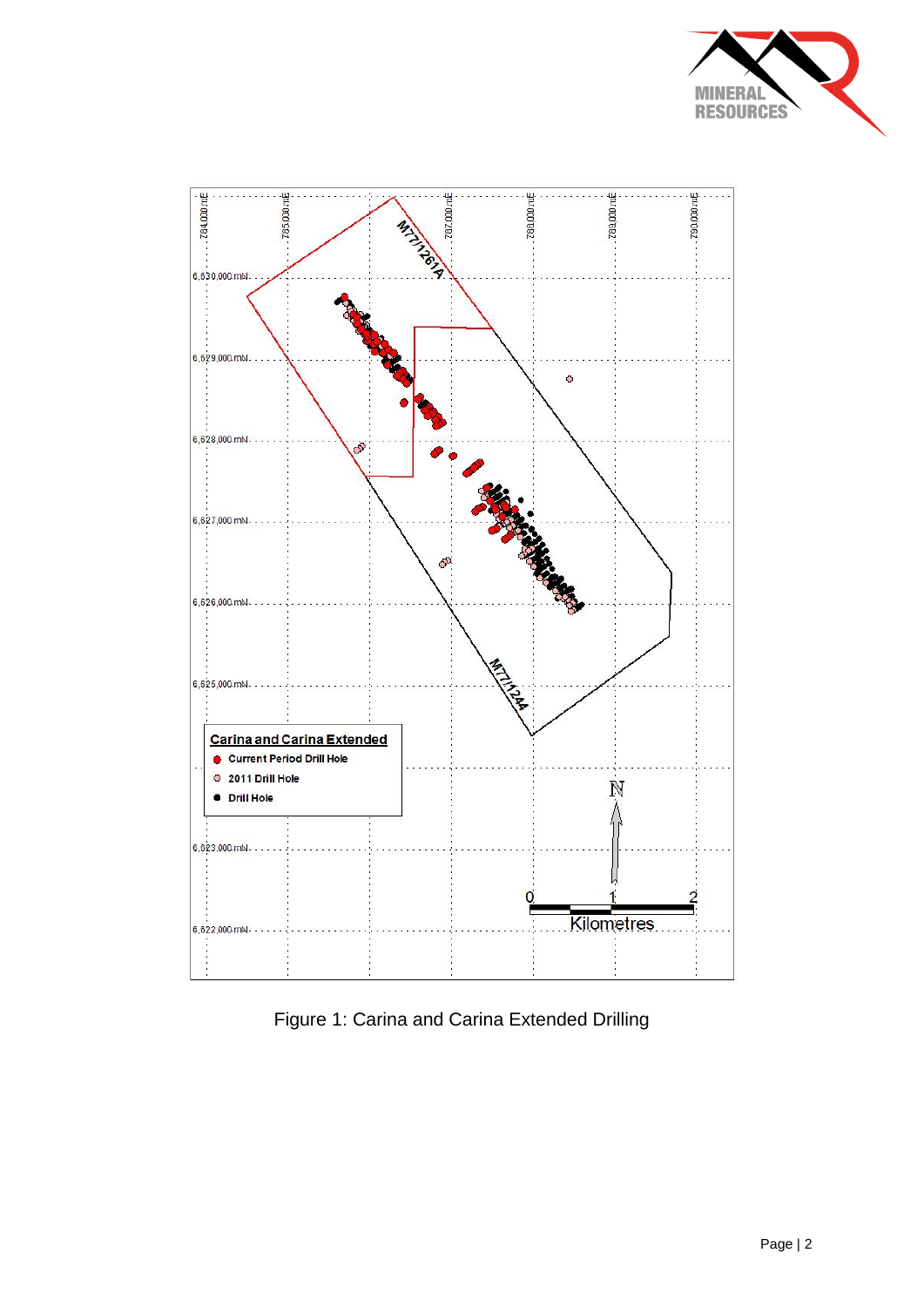

## **Chameleon**

Drilling at Chameleon completed 1,224 metres in 9 RC holes. This has resulted in additional intercepts and further understanding of this deposit, which will be investigated during 2012. A Program of Work has been submitted for the next phase of this work, which will include extending the strike extent of the current mineralization.



Figure 2: Chameleon Drilling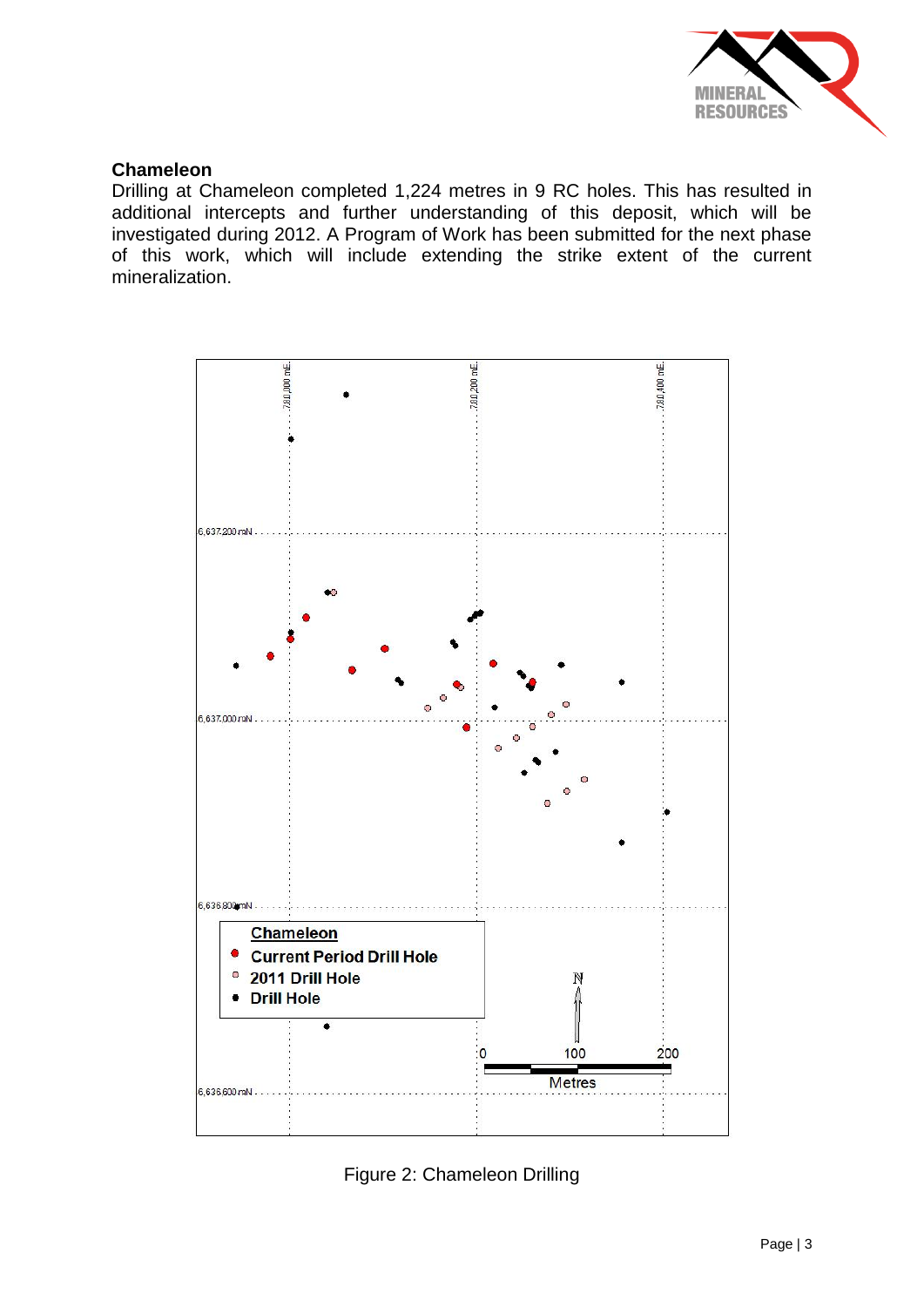

### **Central Pilbara**

During October Mineral Resources agreed to purchase three Central Pilbara tenement packages from Iron Ore Holdings Limited (ASX:IOH). Completion of this transaction is expected during the March 2012 quarter.

### **Regional Exploration**

During the quarter a regional Airborne Laser Scanning (LiDar) survey was completed along with detailed Aerial Imagery. Survey control is currently being finalised.

Program of Work approvals were received for the upcoming Mayfield RC drilling and the temporary exploration camp at J4.

An application for an exploration camp at Bungalbin Central was submitted to provide a base for future development work in the area. Environmental and Aboriginal Heritage surveys were also undertaken during the quarter to support this application.

Reconnaissance exploration was undertaken particularly at Hunt Range, approximately 20km north northwest of Carina and 9km from Chameleon.



Figure 3: Prospect Locations